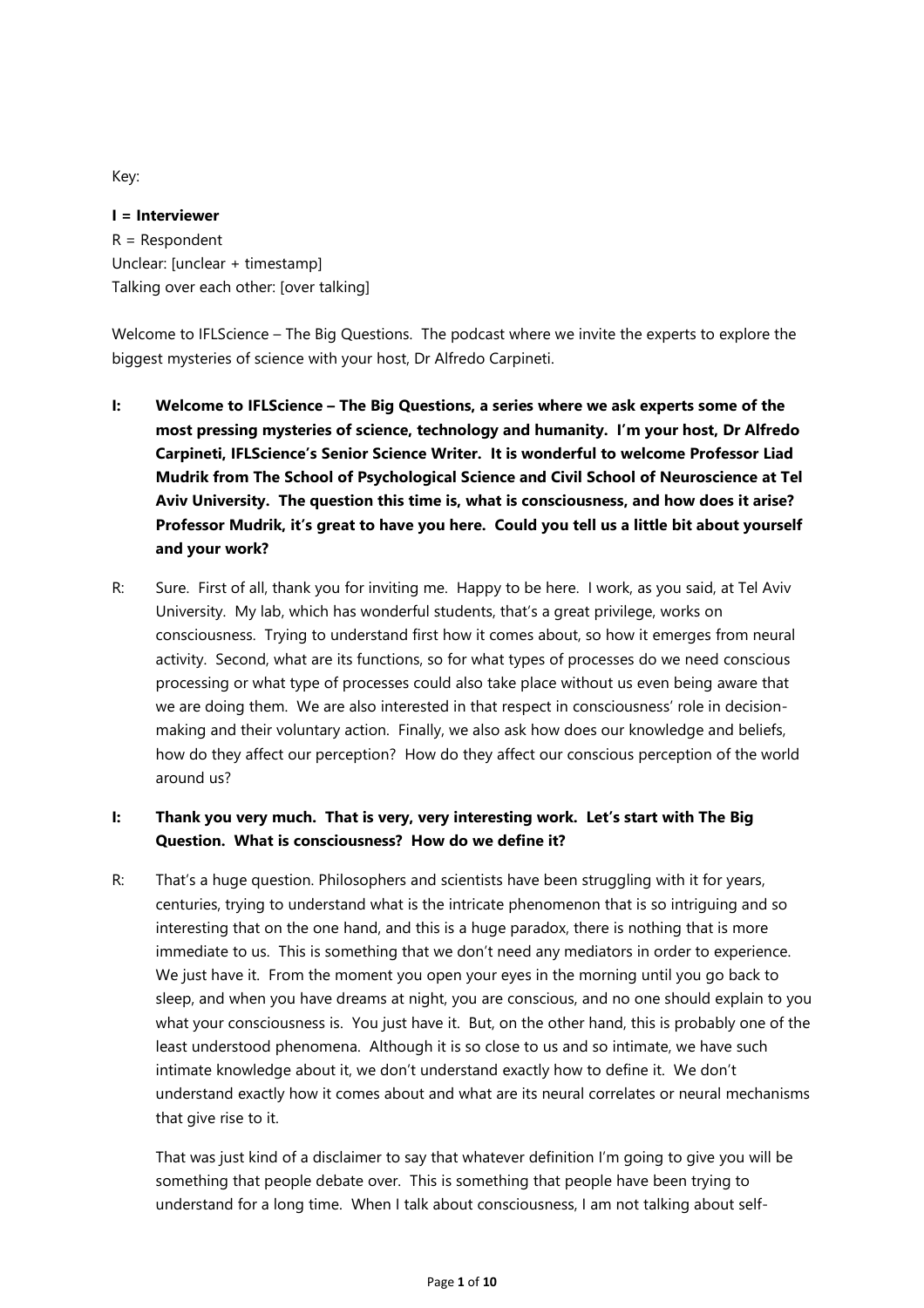awareness or political consciousness or anything of that sort that is very high level. Our strategy, and I think that many people in the field share that strategy, is to talk about consciousness in the sense of our experience itself, the way we experience the world. If you want, I guess the most well-known example is my favorite example, because I love chocolate dearly, is what happens when you put a chocolate cube in your mouth or whatever. The receptors on your tongue can process the information about that chocolate that you are just eating. They can offer examples or they can send information about the high level of glucose that you have in that chocolate. But on top of that, you are also experiencing the exquisite taste of chocolate. The question is what allows us as opposed to machines not only to process information but also to know how it feels to eat chocolate, to taste chocolate, or to listen to music. To see the redness or red or the blueness of sky and so on and so forth. This is the greatest mystery.

This phenomenal aspect of experience, what philosophers call qualia, are the… how it is like to eat chocolate, to smell a rose, to see, as they say, the sky at sunset. This is what we are trying to pinpoint. As you can imagine, it's not an easy task because you cannot just measure it. You don't have a ruler to say I have 30% of awareness now or I have this type. There are many, of course, empirical challenges, but I think that although this is probably one of the most challenging fields to study, it's very, very interesting and also very important due to the disorders of consciousness that are bound, and maybe the study of consciousness will help us deal with those. Also, of course, there are ethical and philosophical questions that accompany this type of…but I guess we'll get to that later on in the conversation.

- **I: Thank you very much for that. Something for me, with very much a background of hard science or physics. Actually, hard science. For me, it's just how do we ground it into reality? How does consciousness relate to our brain? Is it in our neurons? Is it the electrical signals among them? I understand that maybe [the answers] for even most of these questions are just we don't know yet.**
- R: We know some. We have some understanding. Let me first maybe say how can we study it even. How do we gain this type of knowledge because, as you say, as opposed to physics the phenomena itself is not easy to study. First, I must acknowledge all the people that came before me and my generation. The kind of founding fathers and mothers of the field who developed very elegant methodologies in order to create an experimental condition where I present you the very same stimulus, let's say a face, and I do it in a way that sometimes you will see it and sometimes you don't. Although the physical input remains constant, your conscious experience changes. We have many ways to do that. For example, I can flash a stimulus very quickly in front of you, or I can present a different image to each eye, which is a very unique experience because then your consciousness just switches between these two images instead of seeing them on top of each other. Although on-screen the very same information is being presented, your consciousness changes. The content of your consciousness changes. You have all these very interesting methodologies that you can use in order to create and an experimental condition in which we hope all other factors are kept constant, but the change is in your own experience. That is one way to study consciousness.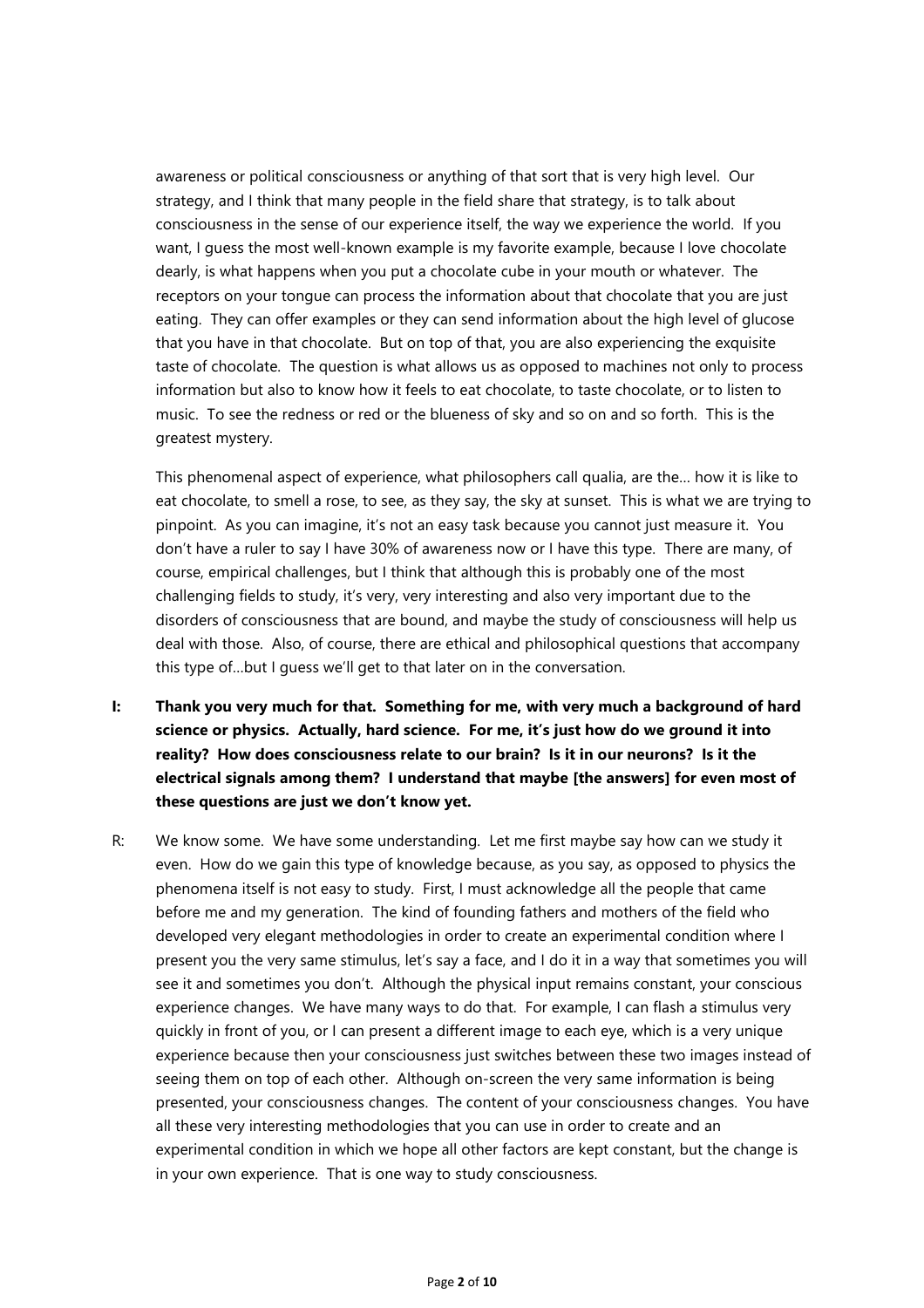Another way to study consciousness is to look at states of consciousness. For example, you could ask what happens when I am having a dream versus when I am in non-REM sleep stage. Or I can what happens for patients in a coma or a vegetative state or locked-in syndrome or other types of disorders of consciousness as opposed to healthy wakefulness. All these types of contrasts allow you to ask what is the neural difference between these different states. Of course, another challenge when you study consciousness is how you measure it. As opposed to something you can simply observe, when we talk about consciousness, we are bound to rely on the report of the subject or some behavioral measures that tell us what he or she feels or experiences. We could also try to develop neural indexes for your experience, but they will, of course, always be validated through report. At the end of the day, I have no way of knowing what you experience other than asking you. Here we also develop different measures in order to make sure that the reports subjects give us are valued and are trustworthy, because these are kind of the building blocks of the experiments that we are using.

Today there are also new experiments where they try to track what subjects experience, for example, using their eye movements, so without asking them or inferring from their behavior in one way or another. This is how we study consciousness. Your question, I believe, was what do we know about the brain and consciousness. It's actually very interesting. In the late-nineties, Christof Koch, whom I had the privilege to do my postdoc with, and Francis Crick, the Nobel laureate, published a series of studies that in a way paved the way for the Neuroscience of Consciousness. I should say there have been psychologists and our scientists that worked on this project way before that, but many people regard that as a milestone in the history of the field because it kind of made it legitimate to work on consciousness as a key topic of research for neuroscience. Their suggested course of action was let's try to track the neural correlates of consciousness. The minimal set of neural activations that accompany any conscious experience, whatever that may be.

Then you can see in the history of the field many studies trying to do that using the paradigms I mentioned before. Some candidates indeed have emerged, so people have spoken about synchronization between different brain areas. A major candidate was frontal activation, so whenever there is activity in frontal areas or I would say the other way around, whenever subjects report consciously receiving something, we typically see frontal activations. The ventral stream in the temporal lobe, which is a group of high-level visual areas, has also been implicated in conscious perception. But with time, there have also been studies that try to challenge these findings and say maybe these are not the correlates of consciousness per se, but rather of the processes that accompany a conscious experience. For example, maybe it's a correlate of the report rather than of the experience itself. Currently, there are several series of consciousness each trying to suggest a different mechanism that gives rise to conscious experience. If you want, I'm happy to explain about some of these. All of them basically try to explain what in the brain allows us to experience. There are different accounts and, again, up to you if you want me to go into details about several of those.

### **I: Yeah, that would be interesting, just the vagary of how consciousness arises. I'm sure there is still a lot of work to do to pinpoint.**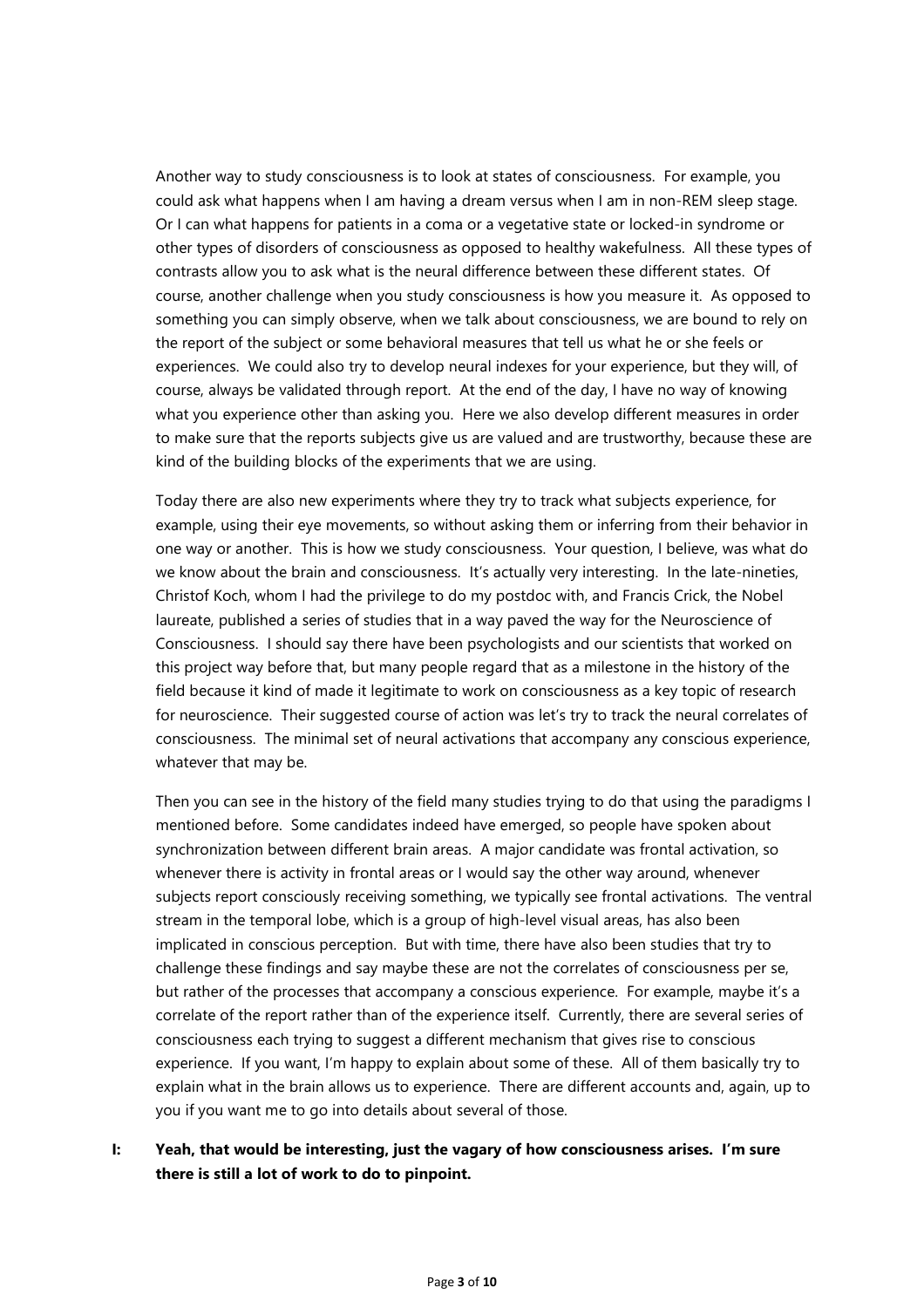R: I'm also happy to tell you about one specific project where we are trying to arbitrate between some of these spheres.

#### **I: Sounds cool.**

R: Yeah. Let me first try to maybe describe four major theories in the field. I should say there are plenty of theories of consciousness. It seems like many people have very interesting ideas about how consciousness arises from neural activity. I'm here focusing on the four that are most, I would say, prevalent and cited, but there are many others. I won't do justice to the field by only focusing on those, but let's use that as a start. One of the leading theories is global neuronal workspace. It was originally suggested as a psychological theory by Bernard Baars and then developed into a neuroscientific one by Stanislas Dehaene and Lionel Naccache. The main idea there is that we have a central executive system which is called the global neuronal workspace. Its neurons are specialized neurons that are located mostly in frontal parietal areas. They kind of get activations from many processing modules that are spread throughout the brain. The idea is that unconscious processing unfolds automatically in these processing modules that are encapsulated.

For example, the area called the fusiform face area, the name is not very important for us, but the specific area that knows how to decode faces or process faces can do that unconsciously as well. When the information passes or crosses the threshold, then it enters into the global workspace that broadcasts it throughout the brain. That allows integrity of processing, it allows accessibility of the information, and this is when it becomes conscious. Whenever some kind of message or signal or presentation is strong enough to cross a threshold to be amplified by attention, it can be broadcasted throughout the brain, and that is the founding principle of consciousness for that theory.

Another theory called the integrated information theory developed by Giulio Tononi mostly, recently Christof Koch has also joined him, this theory is very interesting. It attracts a lot of attention but also a lot of criticism. I think one of the reasons is that its starting point is very different from other theories. It doesn't start with the data, it actually starts with phenomenology. What Tononi and his group have been doing is to say what are the necessary and sufficient characteristics of a conscious experience. They list from phenomenology, from introspection, they list five axioms which for them are the necessary components of any conscious experience. It has to exist. It is composed of different aspects. It is nevertheless unified, so it is one, it is integrated, it's informative. It also excludes parts of information that are not included in it. It's very definite. It is what it is as the theory goes. From the five axioms they derive postulates. Kind of conditions for what should be the physical substrate that could give rise to such an experience that has these five axioms. They try to formulate it mathematically and even developed a measure called phi that is supposed to quantify the consciousness of the system based on its structure.

It's a very complicated theory. I won't go into the details, but the idea is that based on the state of the system and the structure of it, you can derive an unfolded structure that takes into account the past states and the future states of the system, and that is the conscious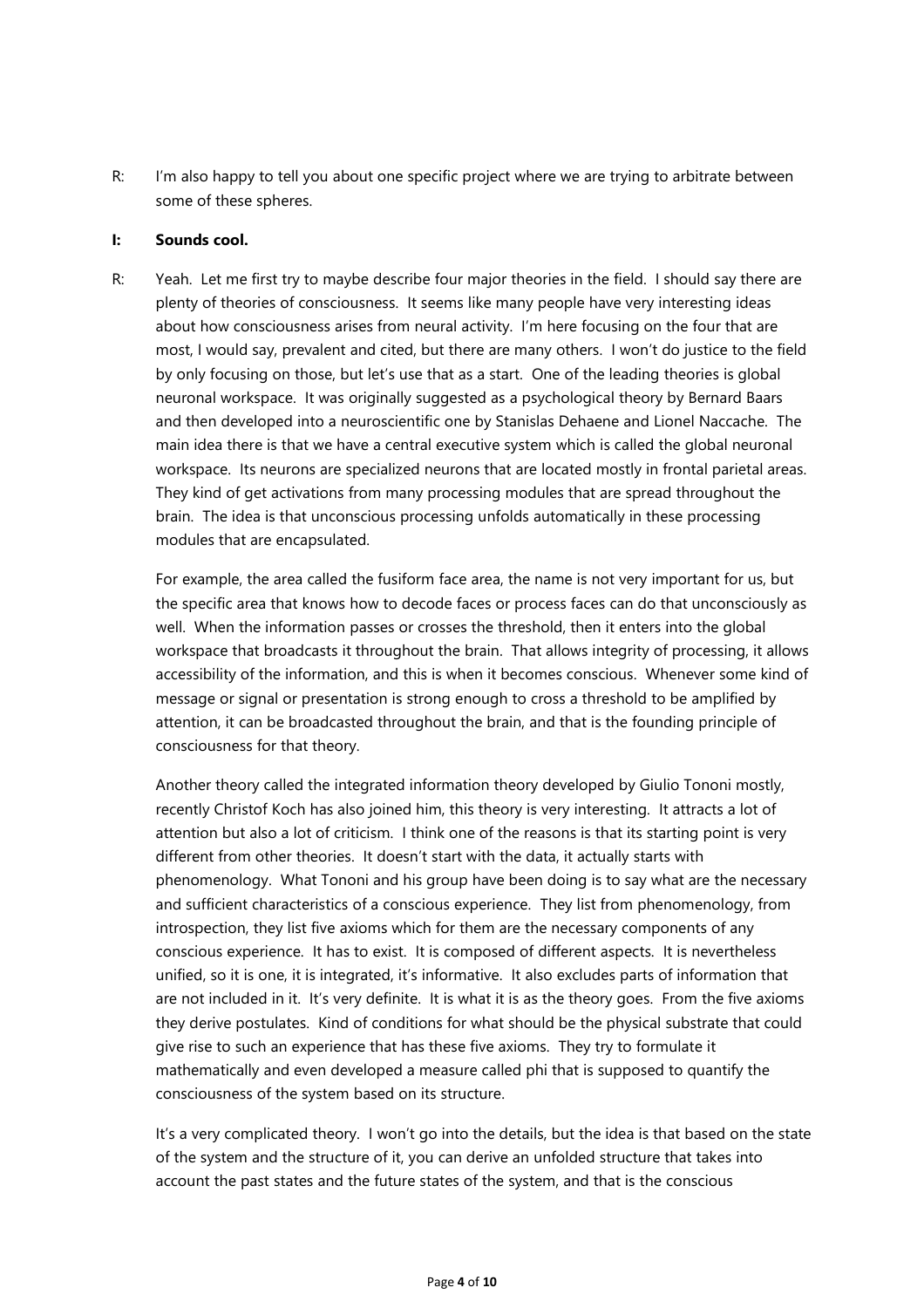experience. It's an intriguing theory. As I said, it gains a lot of attention but also a lot of criticism. It's a very interesting option.

The ext theory in line is the higher-order-thought theory. Interestingly, that also comes from philosophy originally. David Rosenthal is the philosopher who suggested this. With Hakwan Lau, a neuroscientist, this became a scientific field. The idea there is for a piece of information to become conscious. It's not enough to have the sensory areas decoded or represented, you should have a higher-order state that kind of points at it and tells you that you are experiencing this information now or this representation now. Without this higher-order state, you would process the information but you will not be conscious of it. You wouldn't experience it. The assumption is that this higher-order state that is related to metacognition will be located in frontal areas, specific frontal areas that are highlighted by the theory.

Last but not least is the recurrent processing theory, which is kind of the mirror image of the higher-order state one. It's basically a theory that says what is needed is the activation in the sensory areas itself. We don't need a higher-order state to point at that, but what is needed is recurrent processing to these states. We need some kind of a feedback loop that would make this specific that would allow some figure-ground separation and integration processes and would make that experience conscious. You see you have these different accounts and different theories.

One question you could ask is how do you differentiate between them and how do you arbitrate between them. In our work that we have done that is not published yet, but we're hoping to submit it soon, we also looked at how the field has been testing these theories. What we've seen is that each theory basically develops independently in parallel without much crossed off between the theories. Each theory proves itself in a way. We don't see enough challenges from one theory to another theory.

A very interesting initiative by Dawid Potgieter from Templeton World Charity Foundation, he once said let's try to use adversarial collaboration in order to test these theories. I had the immense pleasure of attending a meeting in the Allen Institute for Brain Research in Seattle led by Christof Koch, where he invited representatives of each of these theories. Then it was three theories, GNW, global neuronal workspace, IIT, integrated information theory, and higherorder-thought theory, to sit together with philosophers, with impartial scientists like myself. I don't belong to any of these theories. He said, let's try together to think of experiments that could test the theories. This started a very long process, and we are now halfway through after more than three years of working on this. We developed experiments that would test the global neuronal workspace and the integrated information theory with the people who proposed the theories.

I now, by the way, remember that when I presented their recurrent processing theory, I failed to acknowledge Victor Lamme, who is one of the major proponents of that theory. There it was Giulia Tononi and Stanislas Dehaene, two of the leading scientists in the field, who have not really engaged with one another for a long time, now sitting together trying to think how can we test our theories. From that came two experiments that we are now running in six different labs around the world. FMRI, NED-DG, and ECoG, so three different techniques for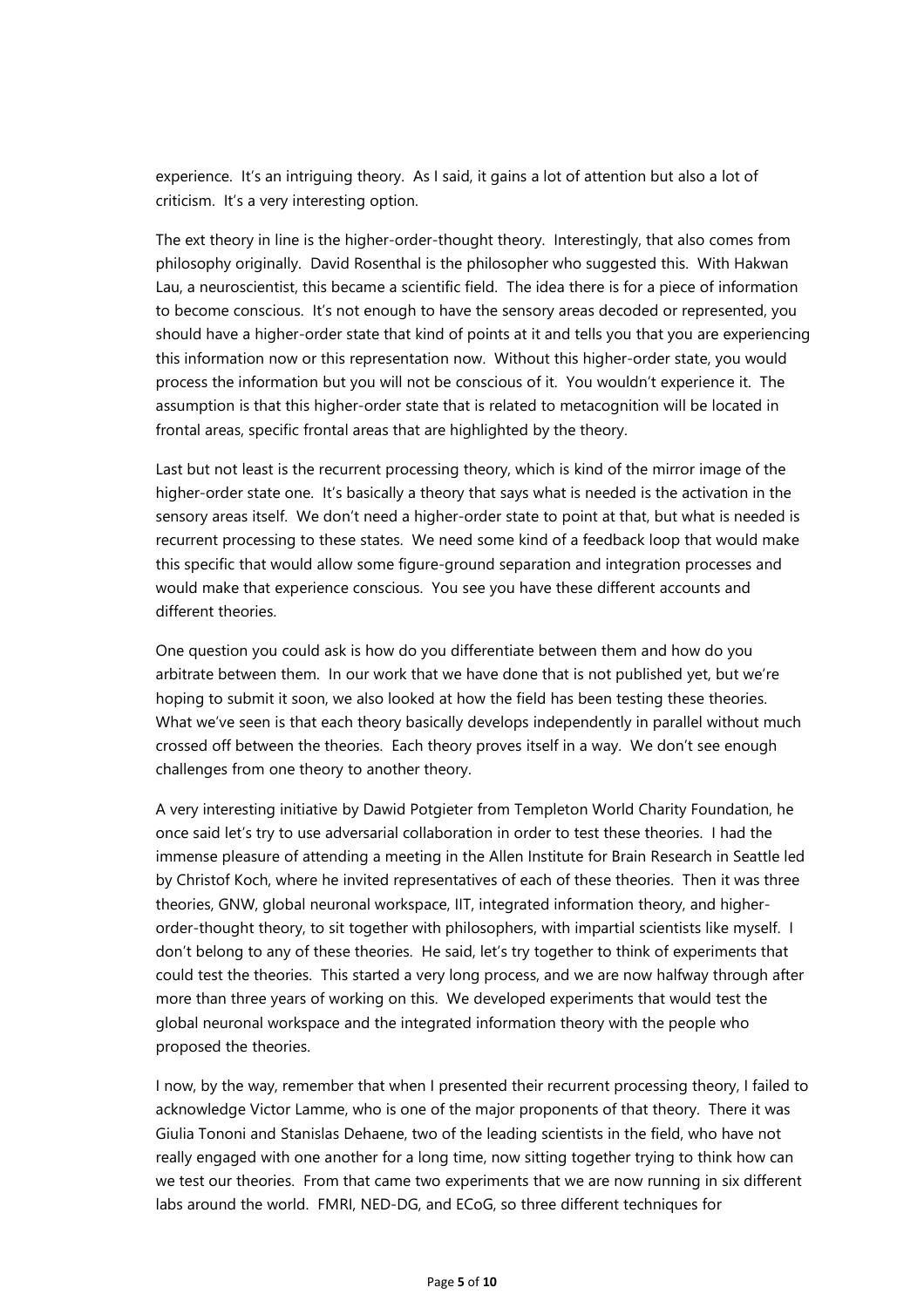neuroscience with a database that is going to be very large. About 500 datasets from 250 subjects that are going to be run on these experiments. The nice thing is that it's fully open science. All the predictions and the analysis plans are pre-registered and will become open to the public within two weeks or so. The proponents of the theories actually say we kind of confirm that the theory, that the experiments are well designed to test our theories. Here are our predictions, now let's see what happens. I think it took a lot of courage from these two people, Tononi and Dehaene, to put their theories on the line. They put their necks on the line, if you want, after 20 years of working on these theories or even more and saying this is what should happen. If it won't happen, at the very least I would have to revise my theory. I'm not deluding myself to think that after my experiments one of the theories will just say, okay, I'm wrong. But at least some aspects of the theories would have to be revised.

I think this is the way to make progress. I must here acknowledge the two people that work with me to lead this consortium, Michael Pitts and Lucia Melloni. The three of us work together in order to coordinate this thing, and hopefully, within two to three years, we will have answers, and I could tell you at least which parts of the theories were challenged. Or if things go extremely well which theory was challenged substantially, which is what we are hoping to achieve here.

One of the most amazing things about this project is that besides the ability or the opportunity to arbitrate between different theories and find exciting findings about the brain and consciousness, it also promotes open science and team science. I get to work with the most amazing group of postdocs and PIs, principal investigators, from whom I, as a relatively young researcher, learn all the time. We get to work with philosophers. We have the proponents of the theories and, of course, the two people with which I work regularly, Michael Pitts and Lucia Melloni, together we are trying to lead this effort. I just learn all the time from all these people. Aside from the scientific aspect of it, there is also a sociological aspect that I hope would also inspire others to work together in order to solve big questions. You can solve many interesting questions in your own lab, but sometimes there are questions that are so big that require big science and team science. I'm just happy to have the opportunity to be a part of such a project.

- **I: That is fantastic. That is wonderful that there is an entire system now to do the tests of these two leading theories in consciousness. The discussion about the theories actually made me consider a couple of interesting questions. One is especially related to the sensory experience and if there is a higher order. Then what about animals in sense, are animals conscious? We know that animals are self-aware, but how does that play into human consciousness?**
- R: That's an excellent question. I should say, by the way, that there is another project within the same initiative of TWCF that tests these two theories in animal models. There are also other projects of adversarial collaboration on other theories. One more thing about that project, it really is probably the most complicated thing I have ever done. The reason I am very happy about it is because I think that it's a new way to do science in a sense. In physics, they have been doing such adversarial collaborations. There have been some cases in cognitive neuroscience, but this is probably one of the largest scale ones in our field. I am learning so much both from the theory proponents and from the amazing postdocs that we have there and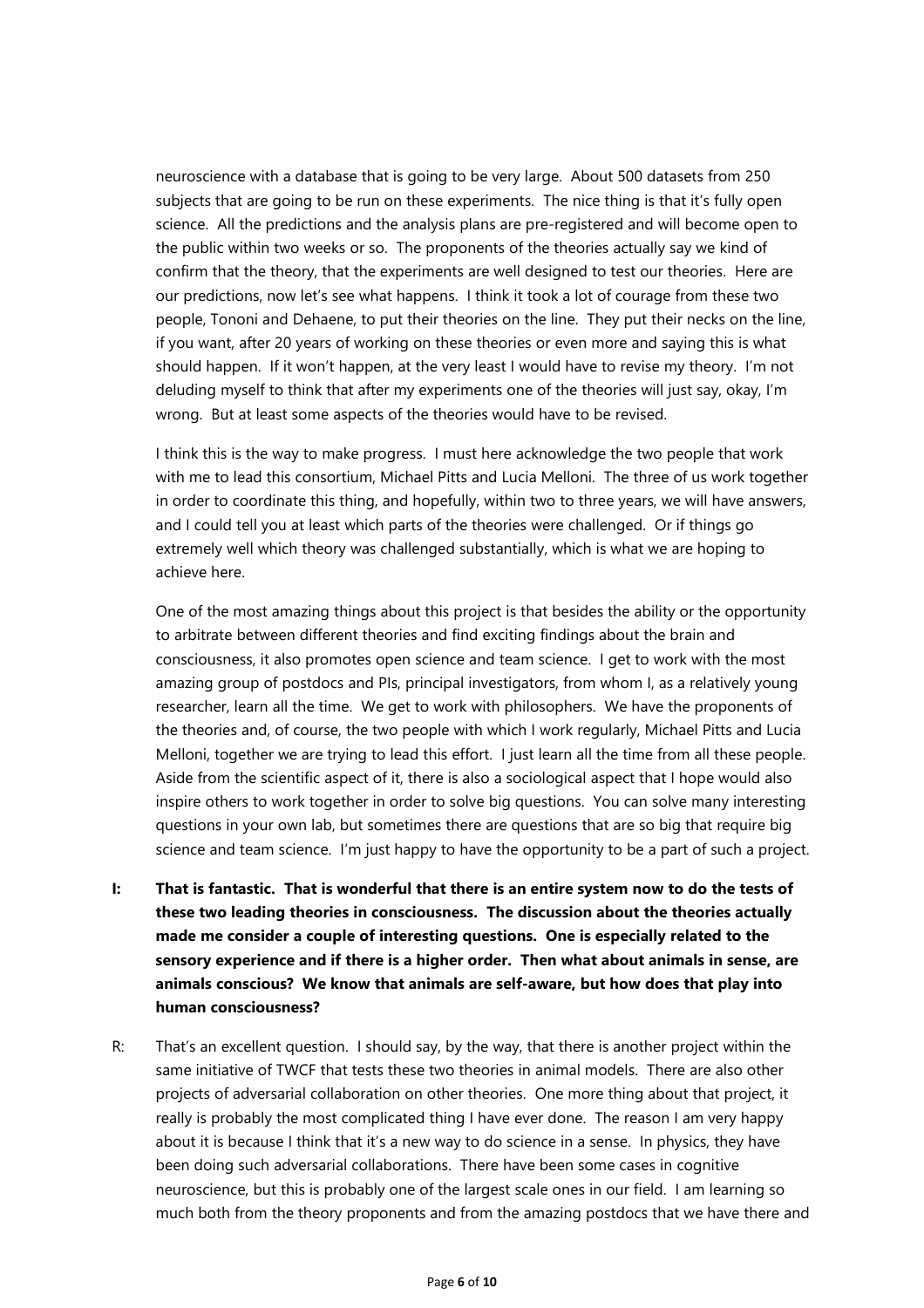from my collaborators, Michael Pitts and Lucia Melloni. I am a relatively young researcher. It's just I'm amazed by the wisdom of others and the enthusiasm about trying to solve the problem of consciousness. It was just important for me to also say that.

Going back to your question about animal consciousness, this is, of course, one of the greatest challenges. I spoke before about ethical considerations. Let's say that we were able to arbitrate between the theories. One crucial implication for that, once the field kind of converges on one theory of consciousness, that theory should also provide us with tools to determine which organisms are conscious and which are not. That relates to animals. That relates to AI, which we might discuss later on. It becomes more and more pressing. That relates to foetus, you know, feti, which, of course, is also highly important ethically. The importance of this question goes well beyond our intellectual curiosity, which is huge. Also ethically, it's very important. Here it's not as if I can draw a line and say from this threshold onwards these animals have consciousness and these animals do not. Bees are a good model to study consciousness and ants are a good model to study consciousness. Some say no. You have to have at least some kind of structurally developed cortex in order to have that. We don't have that criterion yet.

For some of the theories they have estimations. Integrated information theory claims that they have this kind of consciousness meter where they use a method called zip-and-zap. They give a TMS pulse. TMS is like a magnetic coil that allows you to give an electromagnetic pulse to a specific area and either activate it or inhibit it temporarily. Then you can see how that signal spreads throughout the brain. And using that method they were able to, for example, differentiate between a clinical state of consciousness. Similarly for GNW, there are experiments that try to diagnose patients based on their responsiveness to a series of stimuli and their neural activity that is evoked by it. We have some tests of consciousness. I would say that they are still under work, so we don't have something that I can, okay, give me that robot and I will tell you it is conscious or it is not conscious or that animal. If you ask me personally, given the theories I think that most of them would predict that most of the mammals should have consciousness. Again, this is something that is still undecided, I would say. There has been a manifest of consciousness researchers. I think it was the early 2000s where they explicitly stated that animals have consciousness and so on, but it's still under work, I would say.

- **I: Thank you for that. To move immediately on to artificial intelligence, instead of discussing if artificial intelligence is conscious, if we work together and maybe in the next few years have a theory of consciousness that is quite solid (even if it's not complete), do you think there is scope to recreate it artificially?**
- R: The million dollar question, right?
- **I: Yes.**
- R: I would say the following. I don't want to be a prophet and I don't want to speak to about things that I'm not 100% sure of, although who is 100% sure of anything these days. There are some things we can be certain of. There has been an interesting paper in science a few years ago written by Stanislas Dehaene and Sid Kouider and Hakwan Lau where they define a set of functions. That if an AI would have those functions they would consider it conscious. These functions relate to being able to monitor oneself to globally broadcast information and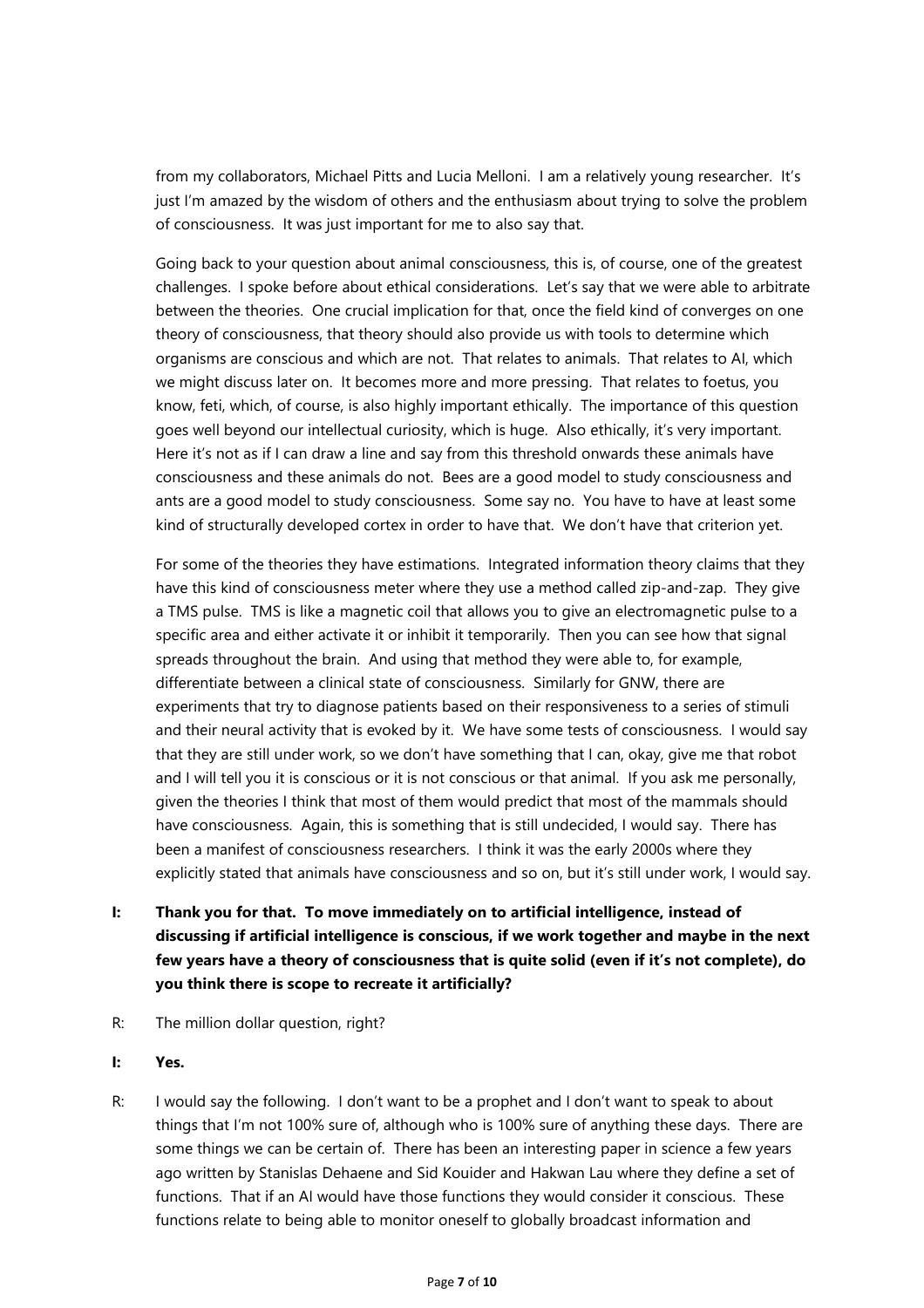integrate information. It's, of course, well-rooted within the theories from which they come. They say if there will be a system that is able to do all of that, then it will be conscious. Of course, they are not talking really about the qualitative aspect that we are interested in, like will it feel the redness of red. I don't know. In humans these functions may go with that experience. Does it necessarily have to be the case also for an AI? We don't know. If you ask the integrated information theory, it will tell you in order for that AI to be conscious, it has to be able to physically influence itself. A simulated mind cannot be conscious because it does not physically change itself. It cannot have an impact on itself from the intrinsic point of view. The theories are also kind of divided on that portion of an AI, but you also rightfully pointed out the problem of knowing.

You don't have to be a scientist. It's enough to watch *Westworld* in order to under the complexity here. We can imagine a robot or a zombie. If you are a philosopher there are famous zombie experiments thinking of people that look just like us and behave just like us but have no conscious experience. How would we ever be able to tell these two people apart, two types of people? It's a huge question. I don't have a good answer. I can only tell you that the search is fascinating. People have been trying to experiment with it and have been trying to think about it. As I said before, I think one of the reasons projects that try to arbitrate within theories are so important is because they might also get us closer to developing clear criteria about what is and what is not conscious.

## **I: Thank you very much. I know you just said you don't have a good answer, but I think that was a pretty good answer.**

#### R: Thank you very much.

- **I: I think we're moving to the last question which is a little bit more philosophical. A friend who's a neuroscientist, Steven Di Costa, he, obviously, studied the brain, and he always described that it's a little bit like a visual illusion, that you are using your consciousness to understand consciousness. In so many visual tricks or illusions, you know what the trick is. I don't know, maybe there are lines that appear to be longer because of the shape of arrows. You know that is wrong, but you cannot convince yourself that it is not wrong. My question is, how does this understanding of consciousness help us or help humanity in general? Can it bring us more control over ourselves or it's just absolutely that we will be understanding ourselves without being able to change ourselves?**
- R: If I understand you correctly, you're not pushing the conversation towards the question of free will, right?

### I: It can be free will. It could be just the way if by studying consciousness we can be more **in control of ourselves. If you want to discuss free will, I'm happy with free will.**

R: It's a small question, right, free will. Let's leave it to the last minute of our conversation. I think it's related. Our ability to control ourselves or to influence ourselves seems, at least, to some to presuppose the existence of free will in a way. I think you can think about it in several ways. It is true that there are visual illusions that we cannot break, but we actually have an experiment in the lab that is now ongoing and we're hoping to submit that also very soon - I'm telling you all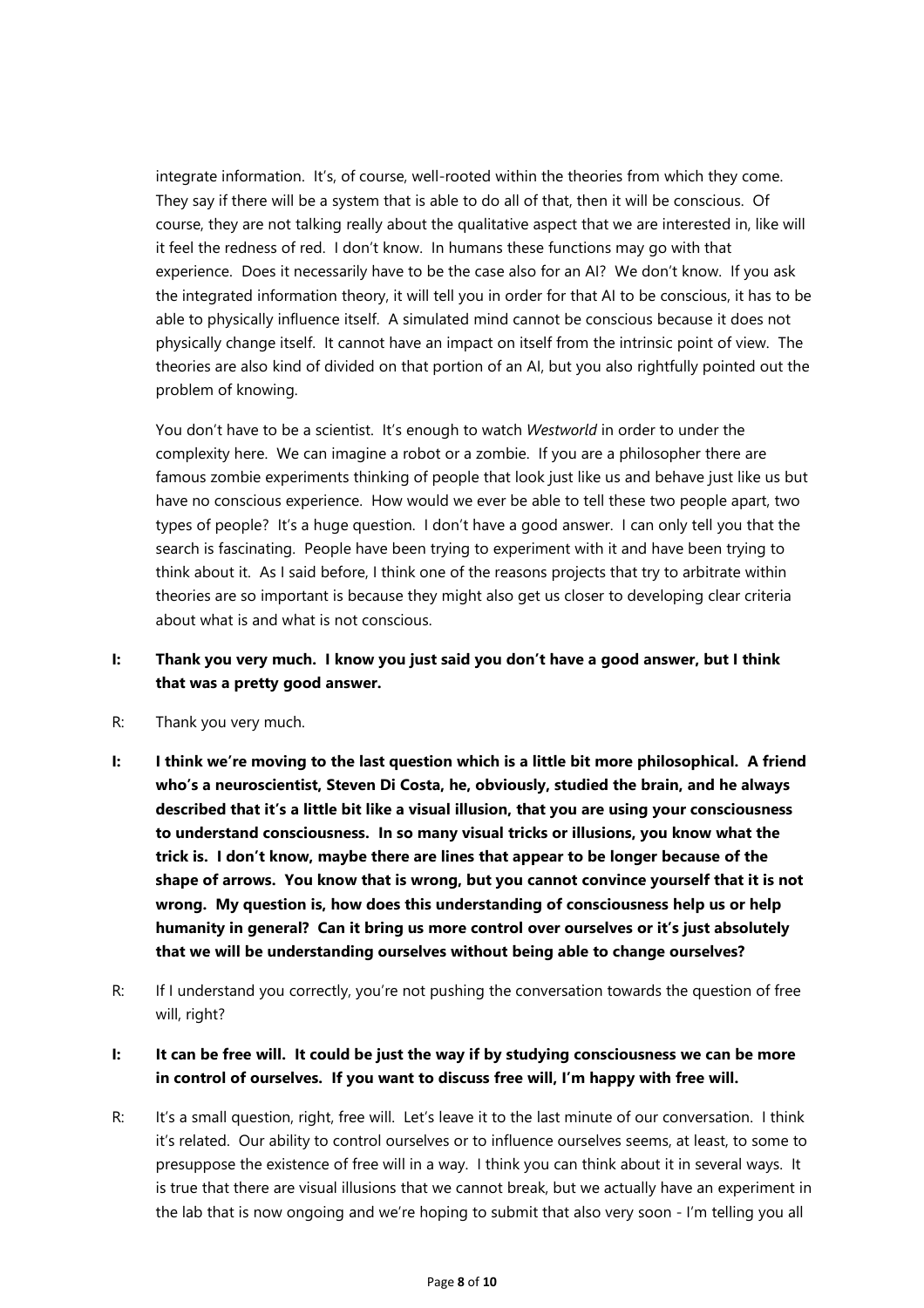my secrets here - where we show that we can semantically prime people to either see more or less of a visual illusion. Some aspects of visual illusions are amenable in a way or prone to being influenced, but you're very correct that visual illusions are often given as an example that no matter how much we are aware of the illusion and how much we know about it, we still see the way it looks because our brain is structured in that way and our processing mechanisms are prone to processing information in a specific manner. I still think that our understanding of the problem enriches our ability to cope with it in a way. I'm not sure it's a problem. My fascination with the question of consciousness is not because I want to change my consciousness. I'm pretty happy with our conscious experience. I think that human beings have been able to do amazing stuff with the way they experience the world. We've also done some pretty bad stuff, but we can focus on the good side.

For me, personally, the main motivation is just the puzzle. To understand how come that neural activity, which is completely physical, how does it give rise to a quantitative experience that is uniquely mine that has a subjective character to it? It's so distinct and so clear. How can that be? How can it be like the taste of chocolate? It's a miracle. It's a wonder. I really want to understand that wonder. My motivation is not to control my demeanor or whatever better, but I do think that there is also an interesting question about the role consciousness might play in our decision-making. That is where I think free will gets into the picture. I think it's very interesting to ask how much of decisions are made consciously or deliberately and how much of them are unconsciously motivated. Try to tease those apart and ask what is the role of consciousness in these types of decisions. I think here knowledge can actually help you.

For example, when I watch TV with my kids now and I see some blunt example of a product placement where the main character is doing something with some brand new computer, I warn my kids. I tell them now they are trying to play a trick on your consciousness. They are trying to persuade you. Here I think that becoming more aware of the unconscious influences on our decisions is actually beneficial and might help us break the illusion. I belong to those that think that our decisions are not free in the sense that we can do otherwise. I'm happy about it in the sense that I wouldn't want to be a creature that is completely random, that acts in a different way when the same decision is present to him or her over and over again. I actually want to make the same decision if I'm presented with the same alternatives because I think that is what makes me consistent and that is what makes me Liad. I don't want to have some random flip coin to determine if I'm going to study this or that or maybe that person or another. Even deciding which chocolate to eat, which - as you already understood - is a major decision for me. I want to be driven by my values and my beliefs and my knowledge rather than by some enigmatic freewheel that is completely random.

In a way, I think we can be happy about our lack of freedom and understand that this is actually a new way of freedom. Acting based on your own motivation, not always we can do that. Sometimes we act and feel and ask why did I do that. But this is already a completely philosophical discussion, and there are many philosophers who would think that what I'm saying here is probably nonsense. But some philosophers I know would agree with me because I read their books, and I'm basically quoting them to you now.